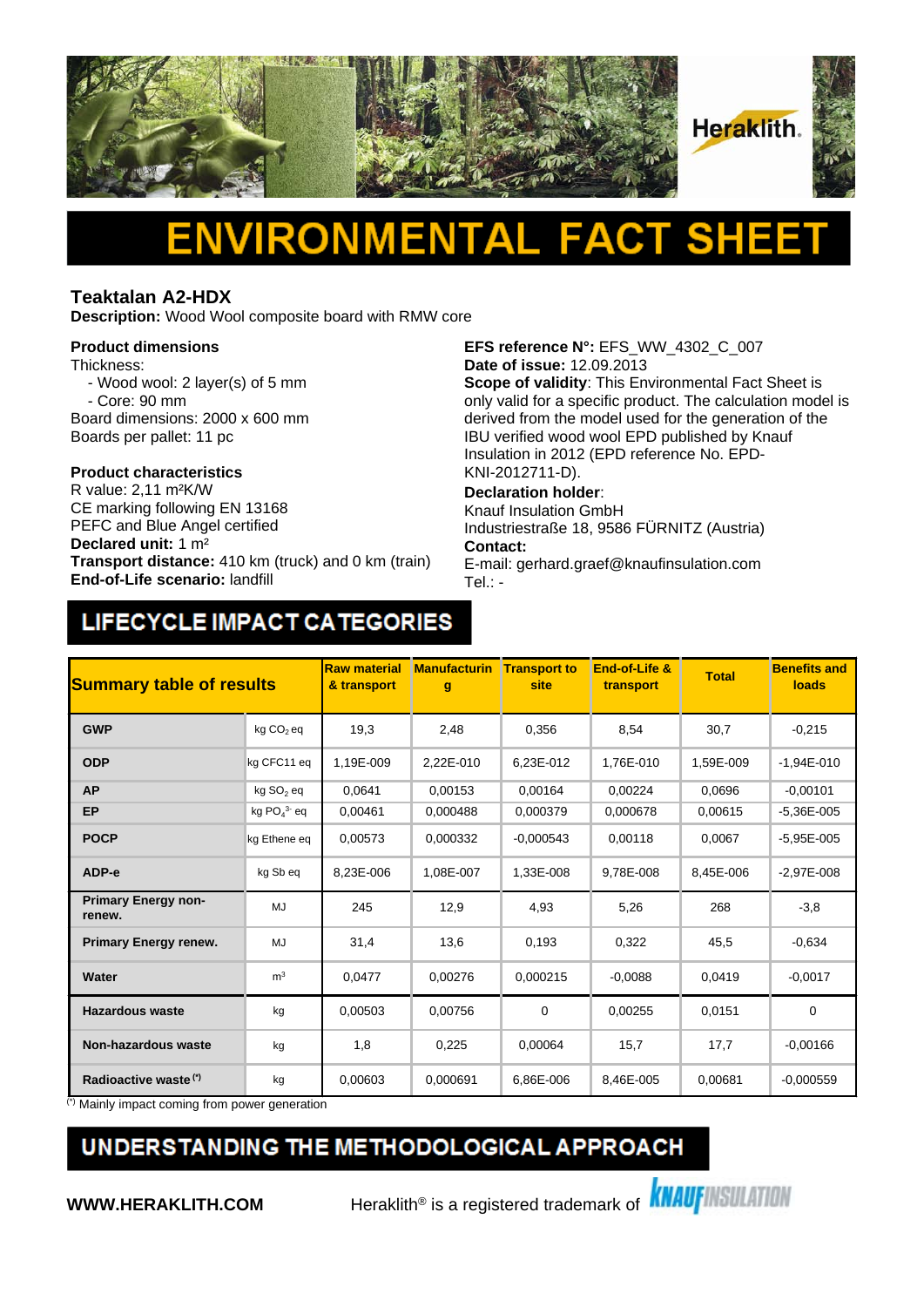

#### **Objectives**

Knauf Insulation is committed to making information about the environmental impact relating to products it places on the market available upon request. The format for presenting this information can either be a standard verified EPD or a simpler Environmental Fact Sheet based on a verified EPD.

The results are based on the LCA of Wood Wool insulation products produced by Knauf Insulation as an average from three different sites, Oosterhout (The Netherlands), Simbach (Germany) and Zalaegerszeg (Hungary).

The areas of application of the wood wool boards include underground parking, basement ceiling and pitched roof, etc.

#### **System boundaries**

The assessment is based on a "Cradle to Gate" LCA with the following additional stages: transportation to job site and end of life stages. Benefits and loads beyond the system boundaries are not included in the total. The 'Cradle to Gate' assessment takes into consideration the following stages of the life cycle: from raw material extraction, (including the necessary upstream processes, auxiliaries, transports and energy supply), the manufacturing and transportation to construction site, as well as the transportation to and the end LCA of life itself. The end of life and the benefits and loads beyond the system boundaries are based on landfill scenarios.

#### **Scope**

Standards: the environmental data reported in this Environmental Fact Sheet are based on calculation rules according to EN 15804 (see annex).The Life Cycle Assessment (LCA) follows ISO 14040:2006 and ISO 14044:2006.

#### **Data and tools**

The model used for the calculation of the LCA results is derived from a verified EPD model. In order to calculate results according to EN 15804, the original model was updated with background LCA datasets from 2012 and slightly adapted (e.g. modules according to EN 15804 and generic end-of-life modules). GaBi 6 software and data were used for modeling and calculation of results. [www.gabi-software.com](http://www.gabi-software.com)

#### **Verification**

The results and the consistency with the abovementioned standards have been checked through an extensive internal review applying PE INTERNATIONAL's quality standards. The original underlying LCA model for Wood Wool was verified by IBU in 2012 and communicated in three Environmental Product Declarations (EPDs). The current calculation has been conducted INTERNATIONAL AG according to the requirements of the PCR "Holzwerkstoffe" /PCR 2011/

### **ENVIRONMENTAL INDICATORS**

**Global Warming Potential** (GPW): impact of greenhouse gases such as carbon dioxide (CO<sub>2</sub>) or methane.

**Ozone Depletion Potential** (ODP): relative impact that the product can cause to the stratospheric ozone layer.

**Acidification Potential** (AP): the acidification of soils and waters predominantly occurs through the transformation of air pollutants into acids

**Eutrophication Potential** (EP): impact of nitrification by nitrogen and phosphorus to aquatic and terrestrial ecosystems, for example through algal blooms, disturbing the balance between species.

**Photochemical Ozone Creation Potential** (POCP): also known as summer smog, the impact from oxidizing of volatile compounds in the presence of nitrogen oxides (NOx) which frees ozone in the lower atmosphere

**Abiotic Depletion Potential element** (ADP- e): impact from depletion of resources excluding fossil fuel resources (such as oil or natural gas) expressed in equivalent antimony so to take into account scarcity of resources.

**Non-renewable Primary Energy**: non-renewable energy resources required to manufacture the product. Sources of nonrenewable energy are fossil fuels and uranium**.**

**Renewable Primary Energy:** renewable energy resources required to manufacture the product. Sources of renewable energy are biomass, wind, solar or hydraulic sources for example.

**Net fresh water**: input of net fresh water consumed in the life cycle stages ("blue water consumption" equals evaporated water).

**Annex to Environmental Fact Sheet N° EFS\_WW\_4302\_C\_007**

Complete results according to EN 15804 presentation

**RESULTS OF THE LCA - ENVIRONMENTAL IMPACT:** 1 m² Teaktalan A2-HDX

**WWW.HERAKLITH.COM** Peraklith® is a registered trademark of **KNAUFINSULATION**